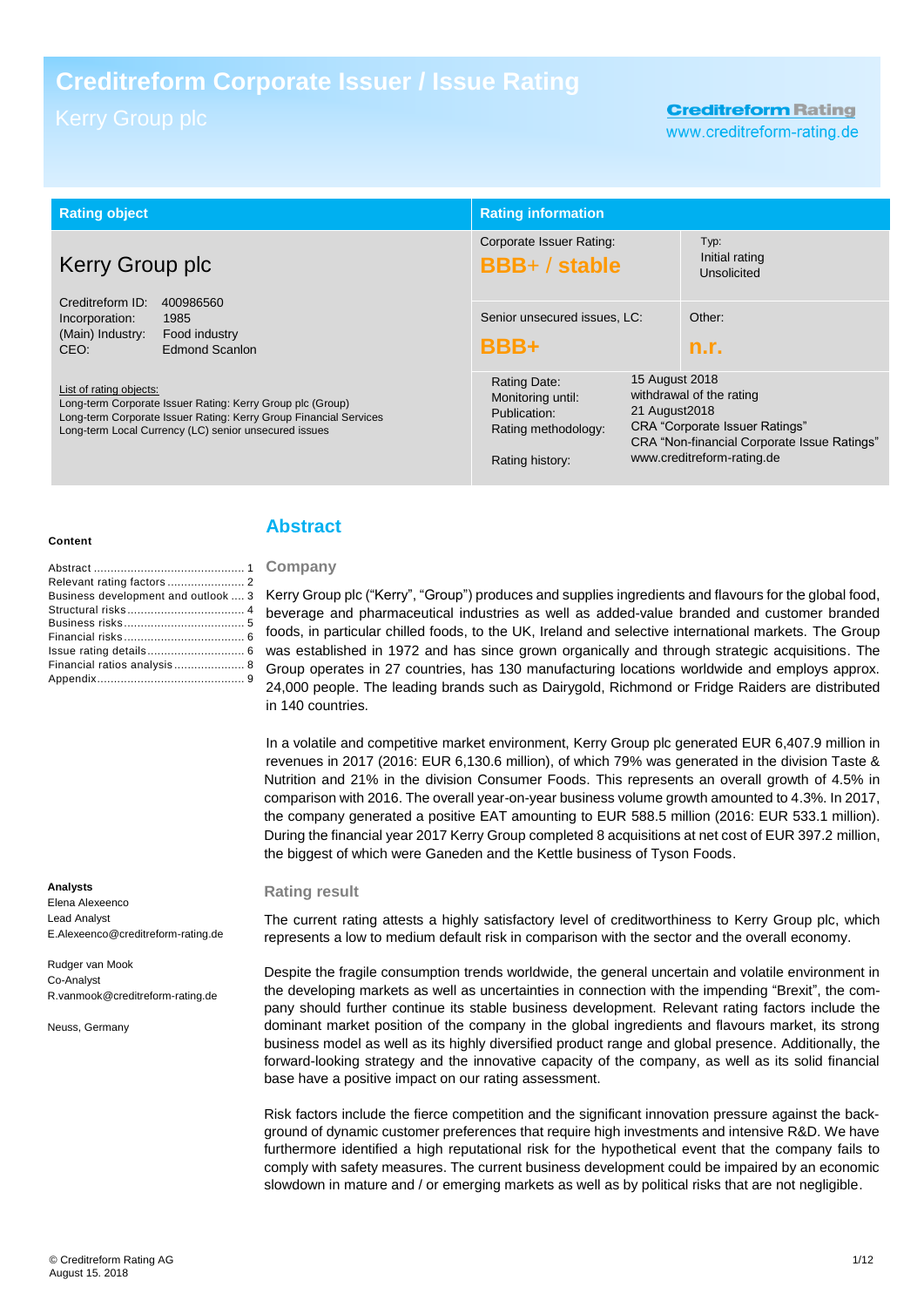## **Outlook**

The one-year outlook of the rating is stable. The operating performance of the consolidated group should not be diluted despite upcoming Brexit, new acquisitions and currency volatility. The outlook is expected to remain stable provided the macroeconomic and political environment in the markets of Kerry Group plc remains free of disruptions.

# <span id="page-1-0"></span>**Relevant rating factors**

Table 1: Financials of Kerry Group I Source: Kerry Group annual report 2017, standardized by CRA

| <b>Kerry Group plc</b><br><b>Financial ratios' extract</b>      | <b>Standardized balance sheet</b> |                     |  |
|-----------------------------------------------------------------|-----------------------------------|---------------------|--|
| <b>Basis: consolidated annual statement</b><br>per 31.12 (IFRS) | 2016                              | 2017                |  |
| Turnover                                                        | EUR 6,130.6 million               | EUR 6,407.9 million |  |
| <b>EBITDA</b>                                                   | EUR 858.4 million                 | EUR 860.8 million   |  |
| <b>EBIT</b>                                                     | EUR 682.2 million                 | EUR 678.9 million   |  |
| <b>EAT</b>                                                      | EUR 533.1 million                 | EUR 588.5 million   |  |
| <b>Total assets</b>                                             | EUR 6,368.85 million              | EUR 6,462.8 million |  |
| Equity ratio                                                    | 35.93%                            | 44.53%              |  |
| Capital lock-up period                                          | 80.47 days                        | 80.34 days          |  |
| Short-term capital lock-up                                      | 5.03%                             | 2.04%               |  |
| Net Debt / EBITDA adj.                                          | 3.91                              | 3.55                |  |
| Return on investment                                            | 9.48%                             | 10.12%              |  |
| Ratio of interest expenses to debt                              | 1.75%                             | 1.83%               |  |

### **General rating factors**

- Worldwide presence
- + Leading market position with well-recognized brands
- Diversified product portfolio
- One of the biggest competitors in rather granulated market for ingredients & nutrition
- + Relatively low cyclical sensibility
- Granularity of customers
- Low entry barriers and highly competitive environment
- Dependence on availability of raw materials, high level of price volatility
- Dependence on changing consumer trends
- High currency translation and currency transaction risks
- Reputational risks and food safety risks

### **Current factors (rating 2018)**

- Stable business development with increasing EBITDA
- Good overall profitability and Cash-Flow generation
- + Stable long-term financing structure
- + Solid free Cash-Flow
- Current trend towards an increase of raw materials prices
- Uncertainties in connection with Brexit

### **Prospective rating factors**

- + Further acquisitions and synergies
- Further growth potential in developing countries

#### **Excerpts from the financial ratios analysis 2017**

- Decreasing ratio of net debt / EBITDA
- Equity ratio increased
- Positive liquidity situation
- Relatively high capital lock-up period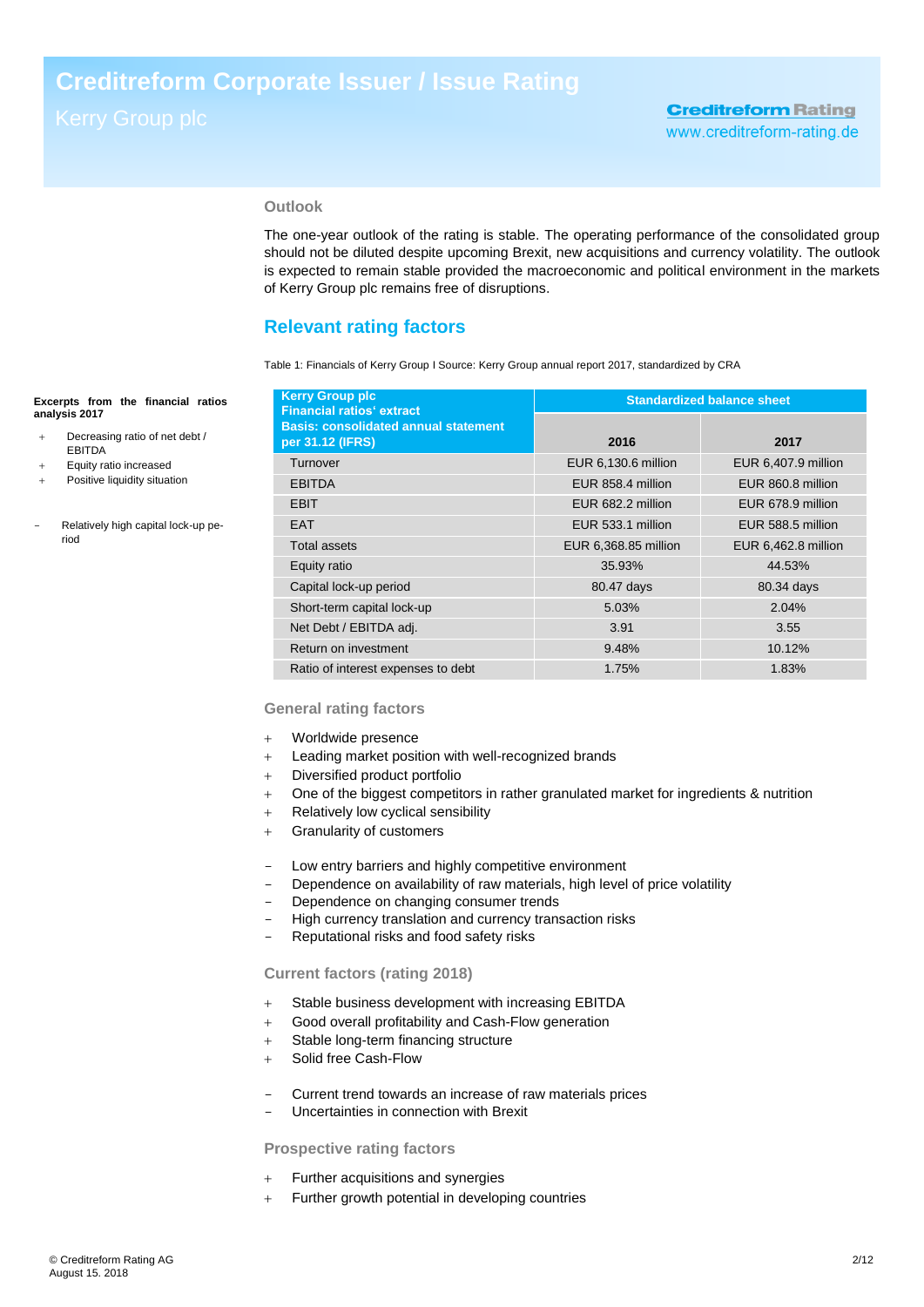- + Innovations in product range
- Integration risks linked to future acquisitions
- Possible leverage increase in connection with acquisitions
- Continuously volatile emerging markets

#### **Best case scenario**

In our best case scenario for one year, we assume a rating of A-, if the expansion in the EPMEA region continues with above average growth rate, without breaking the stable balance sheet relations. Acquisitions do not cause any unexpected excessive costs for the integration.

#### **Worst case scenario**

In our worst case scenario for one year, we assume a rating of BBB. The expected synergies from acquisitions take longer than expected to materialize, which is reflected in the operating performance. To a significant extent, the whole business is adversely affected by cautious consumer behavior and currency impact as a result of Brexit.

# <span id="page-2-0"></span>**Business development and outlook**

During the financial year 2017 Group revenue increased on a reported basis by 4.5% to EUR 6.4 billion, from which 4.3% represents the business volume growth year-on-year. The net pricing increase amounted to 2% against the background of 4% overall raw material price inflation. The Group completed 8 acquisitions during 2017, the most significant of which were Ganeden Biotech Inc. and the Kettle business of Tyson Foods in the Americas region. Business acquisitions contributed 0.8% of the Group´s revenue growth. The Group trading margin was stable with 12.2% while Group trading profit increased by 4.2% to EUR 781.3 million (2016: EUR 749.6m).

The two main business units of Kerry Group developed differently in 2017.

The Taste & Nutrition Division grew by 5.7% to EUR 5.2 billion, reflecting volume growth of 4.7% and a 2% net pricing increase. Trading profit grew by 7.1% to EUR 767 million. The division accounted for 79% of Group revenue and 88% of Group trading profit. The divisional trading margin improved by 20 basis points to 14.9%. The division achieved solid growth in all the main regions: Americas (3.5%), EMEA (6.2%) and especially Asia-Pacific, where the reported revenue increased by 13.1% to EUR 866 million. Several acquisitions of established brands worldwide contributed 0.9% to the division´s organic growth in 2017.

The Consumer Foods Division decreased slightly by 0.1% to EUR 1.3 billion on a reported basis. The volume increased by 2.4%, prices by 2%. The underlying profit margin improvement was more than offset by the adverse sterling exchange rate development and the lag of price recovery in response of the impact of pound sterling depreciation on products exported to the UK. Overall, the divisional profit margin decreased by 70 basis points to 8.1%. Business acquisitions contributed 0.2% to the division growth.

In 2017, EBT was negatively affected by non-trading items of EUR 54.5 million, in particular by the acquisition integration and restructuring costs (EUR 36.0 million) and the costs of Consumer Foods Brexit mitigation programme (EUR 11.7 million). On the other hand the tax credit of these costs amounted to EUR 11.9 million. The reduction in the US corporate income tax rate required revaluation of Kerry´s US deferred tax liabilities, which resulted in a one-off deferred tax credit of EUR 52.8 million. Overall, a positive non-trading items impact of EUR 10.2 million was recorded.

The following table gives an overview of the Group development over the last 5 years (see also Kerry Group Annual Report 2017 and Kerry´s website).

| Best case:  | А-         |
|-------------|------------|
| Worst case: | <b>BBB</b> |

#### Note:

The scenarios are based on the information available at the time of the rating. Within the forecast horizon, some circumstances could occur that would lead to a rating change out of the indicated range.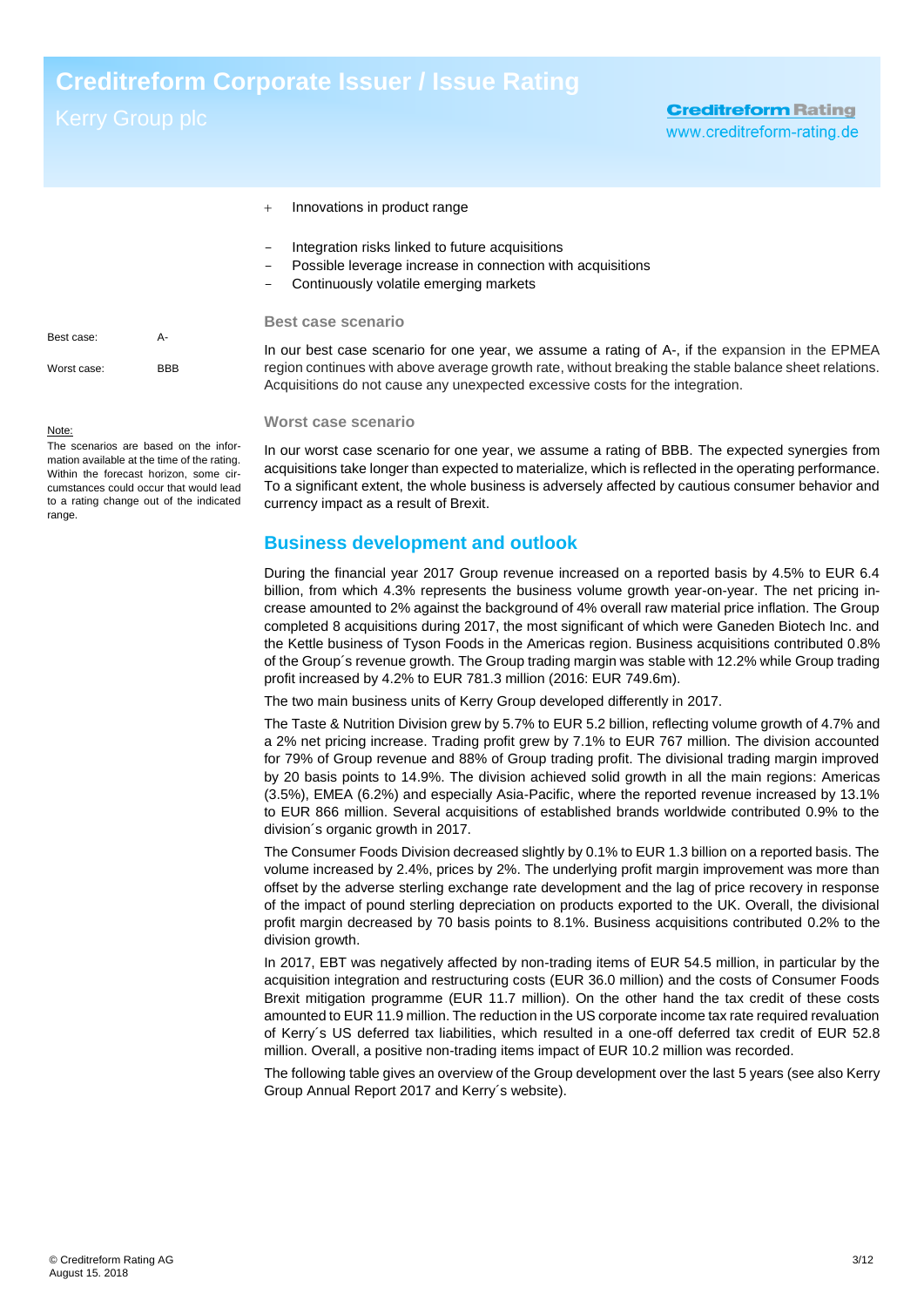# **Creditreform Rating** www.creditreform-rating.de

| <b>EUR</b> million | 2013    | 2014    | 2015    | 2016    | 2017    |
|--------------------|---------|---------|---------|---------|---------|
| Revenue            | 5,836.7 | 5,756.6 | 6,104.9 | 6,130.6 | 6,407.9 |
| Trading profit     | 611.4   | 636.4   | 700.1   | 749.6   | 781.3   |
| Adj. EBT*          | 532.3   | 569.9   | 612.1   | 655.8   | 691.4   |
| Adj. EAT*          | 453.2   | 490.3   | 531.0   | 569.1   | 601.9   |
| Free Cash Flow     | 412.1   | 302.9   | 452.6   | 569.9   | 501.3   |

Table 2: Business development of Kerry Group I Source: Kerry Group, standardized by CRA

\*Adjusted EBT and adjusted EAT were presented in the annual report 2017 before brand-related intangible asset amortization and non-trading items to reflect the underlying trading performance more accurately.

Overall, the last 5 years were characterized by a trend of stable growth. The Group performance during the six months of 2018 (up to 30 June) is also overall positive. Group´s reported revenue increased by 1.3% to EUR 3,225 million, from which EUR 2,579 million have been generated in the division Taste & Nutrition and EUR 685 million in the Consumer Foods division (division figures before group eliminations). The trading profit increased slightly to EUR 340 million (H1 2017: EUR 338 million). As in recent years, the positive volume growth (3.6%) as well as growth from acquisitions (3.9%) and pricing (0.6%) were more than offset by currency transaction and currency translation effects (- 6.7%).

For the division Consumer Foods the Group plans new strategies and structures to deliver growth despite of the cautious consumer behavior and challenging consequences of Brexit. For the division Taste & Nutrition the company sees good growth prospects, in particular in the developing markets.

In its medium-term financial plans, the Group targets an average volume growth of 3% to 5% per year as well as earnings per share growth (before currency effects) of 10% per year. Further acquisitions of strategically relevant businesses continue to be an essential part of company policy. The Euro strength and adverse currency effects as well as unpredictable Brexit consequences represent in our opinion the main difficulties in the course of the implementation of strategic targets.

# <span id="page-3-0"></span>**Structural risks**

Kerry Group plc is a public limited company, incorporated on 23 December 1985 in the Republic of Ireland. It is registered under the number 111471.

The company is organized into three main divisions:

- Taste & Nutrition, which provides more than 15,000 products of taste and nutrition systems, functional ingredients and flavours for the global food, beverage and pharmaceutical markets.
- Consumer Foods, which produces a variety of added-value branded and customer branded chilled foods in the three major market sectors Every Day Fresh (Meat & Dairy), Convenience Meal Solutions and Food to Go to the Irish, UK and selected international markets. The goods are marketed through multiple retailers, convenience stores and through e-commerce channels.
- The Agribusiness division works closely with the Group's 3,500 milk suppliers in the South West of Ireland, ensuring a reliable source for dairy and nutritional products.

Headquartered in Tralee, Ireland, and listed on the Irish and London Stock Exchanges the Group runs 130 manufacturing facilities in 23 countries as well as international sales offices in 15 countries worldwide and employs approx. 24,000 people. The majority of the Group´s components are supported by one of five principal shared service centres in Ireland, UK, Malaysia and the USA. Despite the global orientation a certain concentration of business in the regions USA, Ireland and UK should be noted. The company considers itself as the biggest Business to Business taste, nutrition and functional ingredients solutions provider in the rather fragmented global market of specialty ingredients and flavours.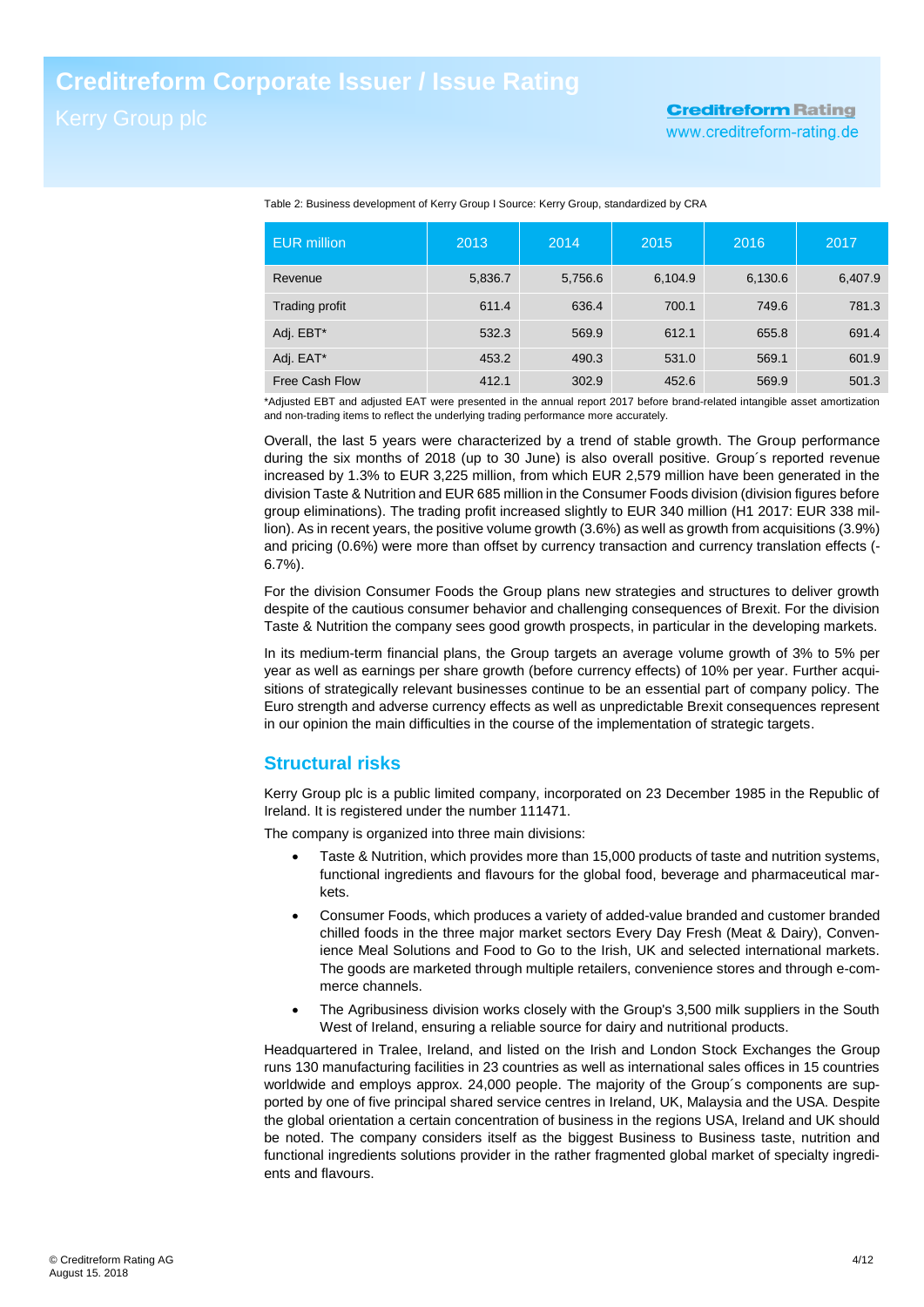The company prepares its financial statements in accordance with IFRS. Institutional investors in Europe, North America, UK and Ireland represent the main shareholder group holding 59% of Kerry Group´s shares. They are followed by retail owners (27%) and Kerry Co-operative (14%). The Board of Directors is currently composed of 12 members. The Board has proposed a final 2017 dividend of 43.90 cent per share which amounts to EUR 77.3 million.

Kerry has a mature risk management system that comprises all the group´s business units, including portfolio management, acquisitions and divestitures, liquidity management, regulatory issues and informational security. Furthermore, based on the publicly available information, we expect adequate accounting and controlling systems within the Group.

# <span id="page-4-0"></span>**Business risks**

Kerry's business development depends on consumer trends. The Group is an integrated solutions provider for the food industry and strives to get insight into the consumer preferences and demands through its "Culinary and Insights" programme. There are currently trends towards more organicallyproduced, vegan and environmentally-friendly as well as increased snacking and food-to-go-products. R&D and the need for constant innovation are keys to Kerry's business in order to stay competitive in the market. The Group invests significant amounts in establishing its Technology and Innovation Centers Network as well as the Regional Development & Application Centers to support technology development and innovation. Kerry would be at risk if the protection of intellectual property rights were not respected. Kerry has developed sophisticated intellectual property policies and strategies to defend against misuse by employees or third parties.

Geopolitical and macroeconomic factors influence consumption as well as fiscal and legal issues which could severely affect Kerry's activities. The geographical diversification of the company helps to mitigate these risks. To harmonize and standardize its procurement, manufacturing, finance and customer care operations and realign the Group´s global organisation worldwide Kerry launched it's ongoing "1 Kerry" programme in 2009.

The company needs raw materials: milk, meat, vegetables and fruits, plastics as well as energy supplies. The risks of fluctuations of raw material prices and other input costs are relatively high, and so is the danger that it might not be possible to pass on such costs to the customers. For milk purchases, Kerry's Agribusiness division entered into agreements with 3,500 local milk producers in the South West of Ireland. Risks are also mitigated by forward purchase agreements negotiated with the suppliers.

The company is exposed to risks connected to acquisitions and divestitures. In the course of integrating newly acquired businesses, relatively high costs regularly arise for restructuring operations, the integration of Research & Development and administration, redundancies and relocation of resources. Every potential acquisition is assessed on the basis of its ability to generate the required return on investment and of its capacity to fit within the group. All acquisitions need the approval of the Board.

The retail sector is dominated by the discounter chains and is characterized by the high level of competition with rising customer expectations of a better product. These trends, in particular in the UK, negatively impact trading margins. Uncertainties in connection with Brexit are reflected mainly in cautious consumer behavior and increased currency risks. The upcoming Brexit may also implicate risks of trade tariffs and labour restrictions.

Reputation risks and food scandals (product contamination) are some of the most prominent business risks the company faces. Should studies prove Kerry's products to be unhealthy or to pose public health risks, this could severely harm the reputation of the company. This risk is mitigated by compliance with safety measures and an extensive food quality and security policy, as well as controls and audits. Kerry follows the guiding principles set by health authorities in the respective countries where it operates.

Overall, we assess the main business risks of Kerry as moderate given its high levels of product and geographical diversification. The business looks capable of absorbing certain negative effects. Nevertheless, sustained negative macroeconomic conditions, unfavorable raw material prices, and / or new regulatory requirements could hamper any further positive development of the Group.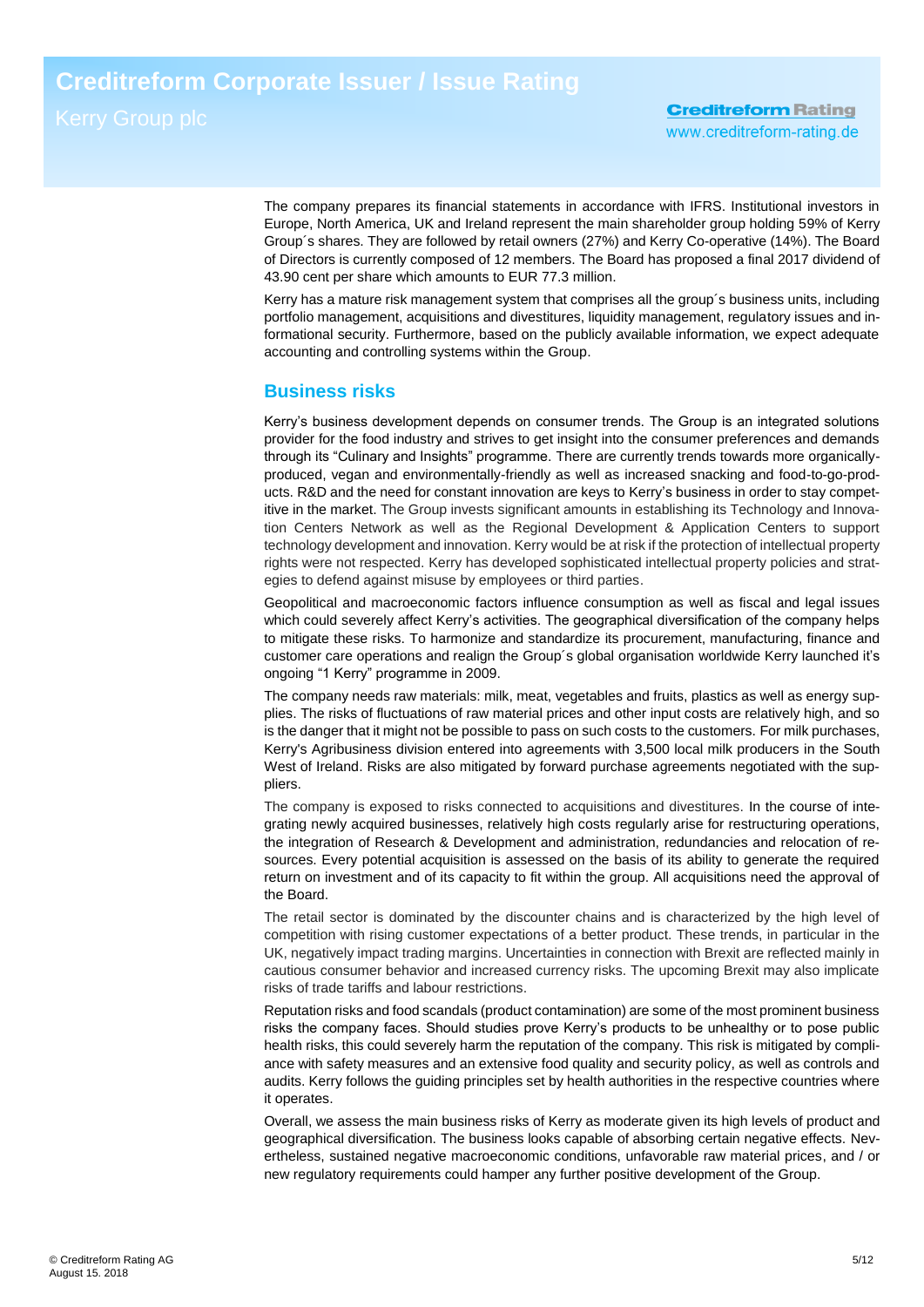We believe that the business model of the Group with its combination of the Taste & Nutrition division. which is an integrated solutions provider for food, beverage and pharmaceutical manufacturers, complemented by Consumer Foods as a cash generating division that enables an insight into food trends and ever-changing consumer preferences is reasonable and sustainable.

# <span id="page-5-0"></span>**Financial risks**

For analytical purposes, CRA adjusted the original values in the financial statements in the context of the financial ratio analysis. Contrary to our normal practice, we deducted the goodwill shown on the balance sheet from the equity only by 50%, suggesting a certain recoverability of the goodwill. The following descriptions and indicators are based solely on these adjustments.

We hold the view that the capital structure of the company is stable and well-balanced with an above average adjusted equity ratio of 44.53 % as per 31/12/2017. The assets of the company are dominated by intangible assets (approx. 39% of all assets), particularly by goodwill and brand-related assets. Many of these assets are intangible assets with an indefinite life and are subject to regular impairment assessments. These assets relate mostly to the Americas region of the Taste& Nutrition division.

Total debt amounted to EUR 3,585.1 million, of which senior notes accounted for EUR 1,728.4 million. The adjusted net debt to EBITDA ratio is solid at 3.55 (2016: 3.91). In 2017 the Group achieved a free cash flow of €501m (2016: €570m).

The Group finances its operations both through equity and borrowing facilities, particularly through bank borrowings and senior notes from capital markets. All Group borrowings and overdrafts amounted to EUR 1,741.7 million as per 31. December 2017. They are all guaranteed by Kerry Group plc. No assets of the Group have been pledged to secure the borrowings. Except for public bonds, the majority of Group borrowings are subject to financial covenants (see also Annual report 2017). The Group was in full compliance with these covenants for the financial years 2017 and 2016.

Kerry disposed of cash and cash equivalents amounting to EUR 557 million as of 31 December 2017. Undrawn committed facilities were EUR 1,100,0 million (2016: EUR 1,100.0 million) while undrawn standby facilities were EUR 323.0 million (2016: EUR 360.0 million).

The group is generally exposed to financial risks, e.g. liquidity, foreign currency, interest rate and counterparty risks. The Group applies a range of instruments to control and manage these risks including cash flow forecasts, foreign currency exposure netting, hedging and others.

Overall, we consider the Group´s financial position as strong with a solid equity ratio and significant cash resources and relatively long debt maturities.

# **Issuer / Issue rating details**

### **Issuer rating of Kerry Group Financial Services**

Kerry Group Financial Services ("the Issuer") is a public unlimited company, incorporated on 29 December 1995 in the Republic of Ireland. The company is registered under company number 242662. The Issuer´s principal activity is the provision of treasury services to the Group. The Issuer is indirectly wholly owned and controlled by the Kerry Group plc. Its financial statements are fully consolidated in the financial statements of the Group. For this reason, we set the rating of Kerry Group Financial Services public unlimited company equal to the corporate rating of the Kerry Group, e.g. BBB+ with stable outlook.

### **Issue rating**

The rating objects of this issue rating are exclusively the long-term guaranteed notes due 10 September 2025 issued by Kerry Group Financial Services. Following the prospectus as of 8 September 2015 the issue is unconditionally and irrevocably guaranteed by the Kerry Group plc (the "Guarantor"). Furthermore, regarding the Issuer and the Guarantor, the Notes benefit from a negative pledge provision and a cross default mechanisms.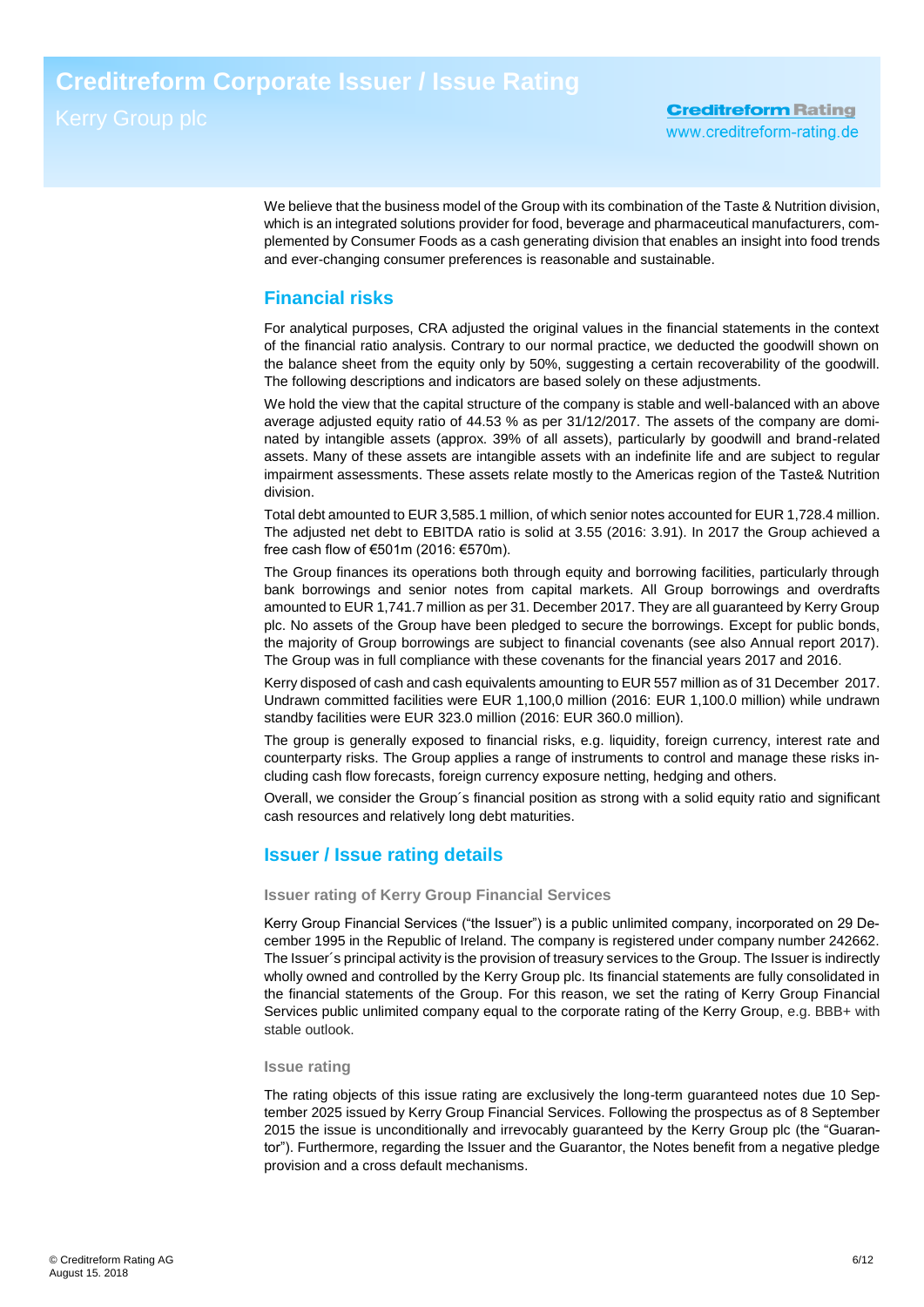We assign a rating of BBB+ to the EUR debt securities, issued by Kerry Group Financial Services. The decision is mainly based on the corporate rating of the Kerry Group, taking into account the specific credit enhancement of the issue, namely the irrevocable and unconditional guarantee of Kerry Group plc for this issue. All future LT LC senior unsecured notes that will be issued or guaranteed by Kerry Group plc, denominated in euro, will, until further notice, receive the same ratings as the current rating of LT LC senior unsecured notes with ISIN XS1288849471 due 10 September 2025. Other types of debt instruments or issues denominated in other currencies have not been rated by CRA. The current ratings and information can be seen on the website of Creditreform Rating AG.

### **Overview**

Table 3: Summary of CRA Ratings I Source: CRA

| <b>Rating Objects</b>                            | <b>Detail Information</b> |             |  |
|--------------------------------------------------|---------------------------|-------------|--|
|                                                  | Date                      | Rating      |  |
| Kerry Group plc (Issuer)                         | 15.08.2018                | BBB+/stable |  |
| Kerry Group Financial Services (Issuer)          | 15.08.2018                | BBB+/stable |  |
| Long-term local currency senior unsecured issues | 15.08.2018                | BBB+        |  |
| Other                                            | $- -$                     | n.r.        |  |

Table 4: Overview of Kerry Group debt issuance programme I Source: Kerry Group, prospectus dated 8 September 2015

| <b>Issue Details</b>      |                                                                                                                                         |             |                   |
|---------------------------|-----------------------------------------------------------------------------------------------------------------------------------------|-------------|-------------------|
| Volume                    | EUR 750,000,000                                                                                                                         | Maturity    | 10 September 2025 |
| <b>Issuer</b>             | Kerry Group Financial Services puc                                                                                                      | Coupon      | 2.375 per cent    |
| Arrangers                 | Barclays Bank plc, Deutsche Bank AG<br>(London Branch), J.P. Morgan Securi-<br>ties plc, Danske Bank A/S, Mizuho In-<br>ternational plc | Currency    | <b>EUR</b>        |
| <b>Credit Enhancement</b> | Guaranteed by Kerry Group plc                                                                                                           | <b>ISIN</b> | XS1288849471      |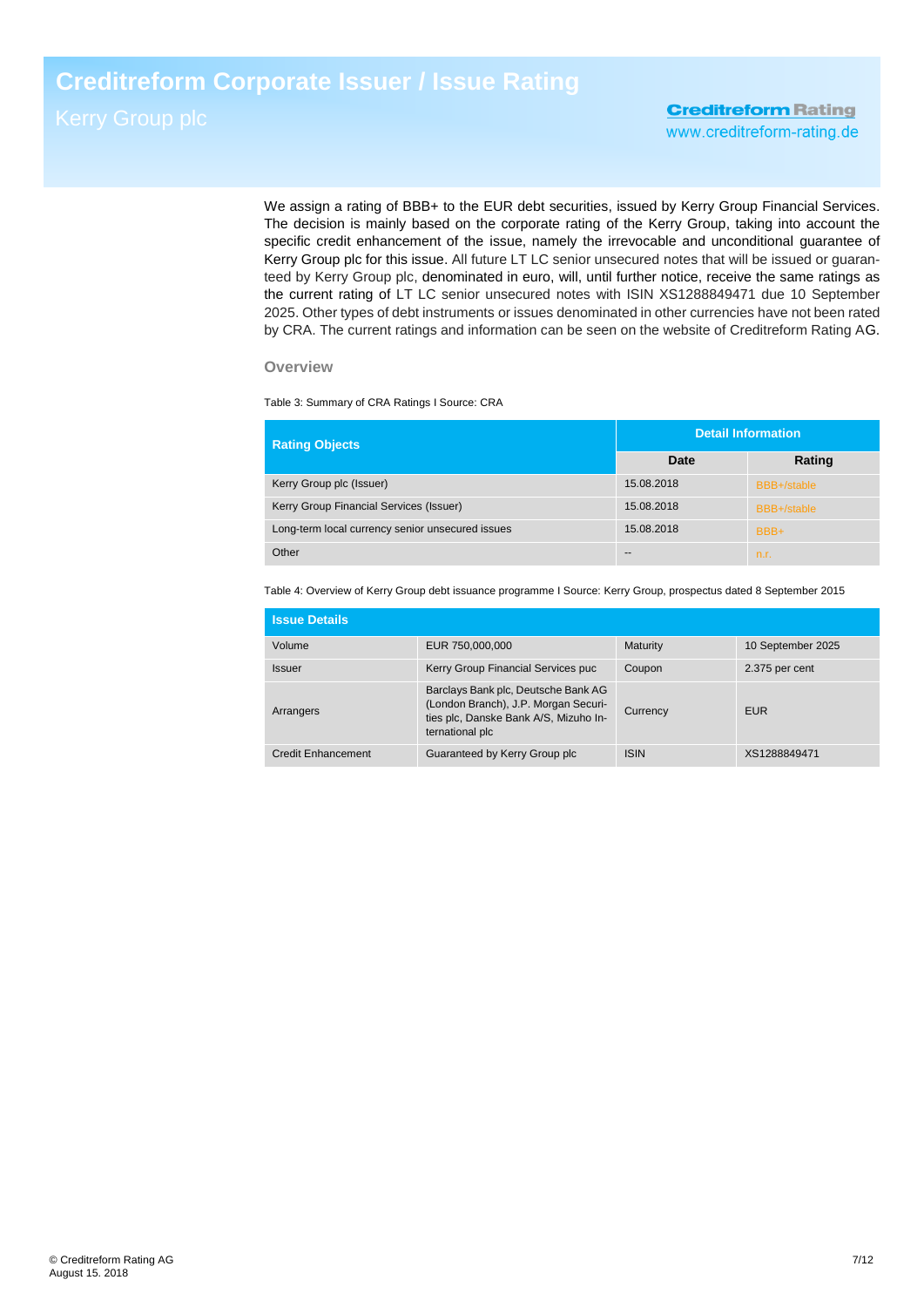# **Creditreform Rating**

www.creditreform-rating.de

# **Financial ratios analysis**

| <b>Asset Structure</b>                      | 2015    | 2016    | 2017    |
|---------------------------------------------|---------|---------|---------|
| Fixed asset intensity (%)                   | 67.91   | 63.37   | 65.37   |
| Asset turnover                              | 1.11    | 0.99    | 1.00    |
| Asset coverage ratio (%)                    | 56.52   | 106.55  | 105.12  |
| Liquid funds to total assets (%)            | 4.23    | 10.12   | 5.15    |
| <b>Capital Structure</b>                    |         |         |         |
| Equity ratio (%)                            | 33.25   | 35.93   | 44.53   |
| Short-term-debt ratio (%)                   | 26.22   | 27.61   | 25.19   |
| Long-term-debt ratio (%)                    | 5.12    | 31.59   | 24.19   |
| Capital lock-up period (in days)            | 77.04   | 80.47   | 80.34   |
| Trade-accounts-payable ratio (%)            | 21.60   | 21.22   | 21.82   |
| Short-term capital lock-up (%)              | 2.58    | 5.03    | 2.04    |
| Gearing                                     | 1.88    | 1.50    | 1.13    |
| Leverage                                    | 3.15    | 2.89    | 2.48    |
| <b>Financial Stability</b>                  |         |         |         |
| Cash flow margin (%)                        | 8.05    | 12.13   | 7.78    |
| Cash flow ROI (%)                           | 8.27    | 11.68   | 7.71    |
| Debt / EBITDA adj.                          | 4.86    | 4.64    | 3.92    |
| Net Debt / EBITDA adj.                      | 4.55    | 3.91    | 3.55    |
| ROCE (%)                                    | 17.37   | 18.99   | 17.11   |
| Debt repayment period                       | 6.09    | 5.92    | 9.12    |
| <b>Profitability</b>                        |         |         |         |
| Gross profit margin (%)                     | 38.20   | 38.21   | 37.13   |
| <b>EBIT interest coverage</b>               | 9.45    | 9.54    | 10.33   |
| <b>EBITDA</b> interest coverage             | 11.75   | 12.01   | 13.10   |
| Ratio of personnel costs to total costs (%) | 18.11   | 18.63   | 18.67   |
| Ratio of material costs to total costs (%)  | 61.92   | 61.79   | 62.87   |
| Ratio of interest expenses to debt (%)      | 1.79    | 1.75    | 1.83    |
| Return on investment (%)                    | 9.97    | 9.48    | 10.12   |
| Return on equity (%)                        | 30.01   | 24.96   | 22.78   |
| Net profit margin (%)                       | 8.58    | 8.70    | 9.18    |
| Interest burden (%)                         | 89.69   | 89.68   | 90.34   |
| Operating margin (%)                        | 10.98   | 11.13   | 10.59   |
| <b>Liquidity</b>                            |         |         |         |
| Cash ratio (%)                              | 15.11   | 32.11   | 19.20   |
| Quick ratio (%)                             | 75.89   | 90.42   | 88.48   |
| Current ratio (%)                           | 122.40  | 132.68  | 137.47  |
| Cash Conversion Cycle (days)                | $-1.36$ | $-6.40$ | $-5.58$ |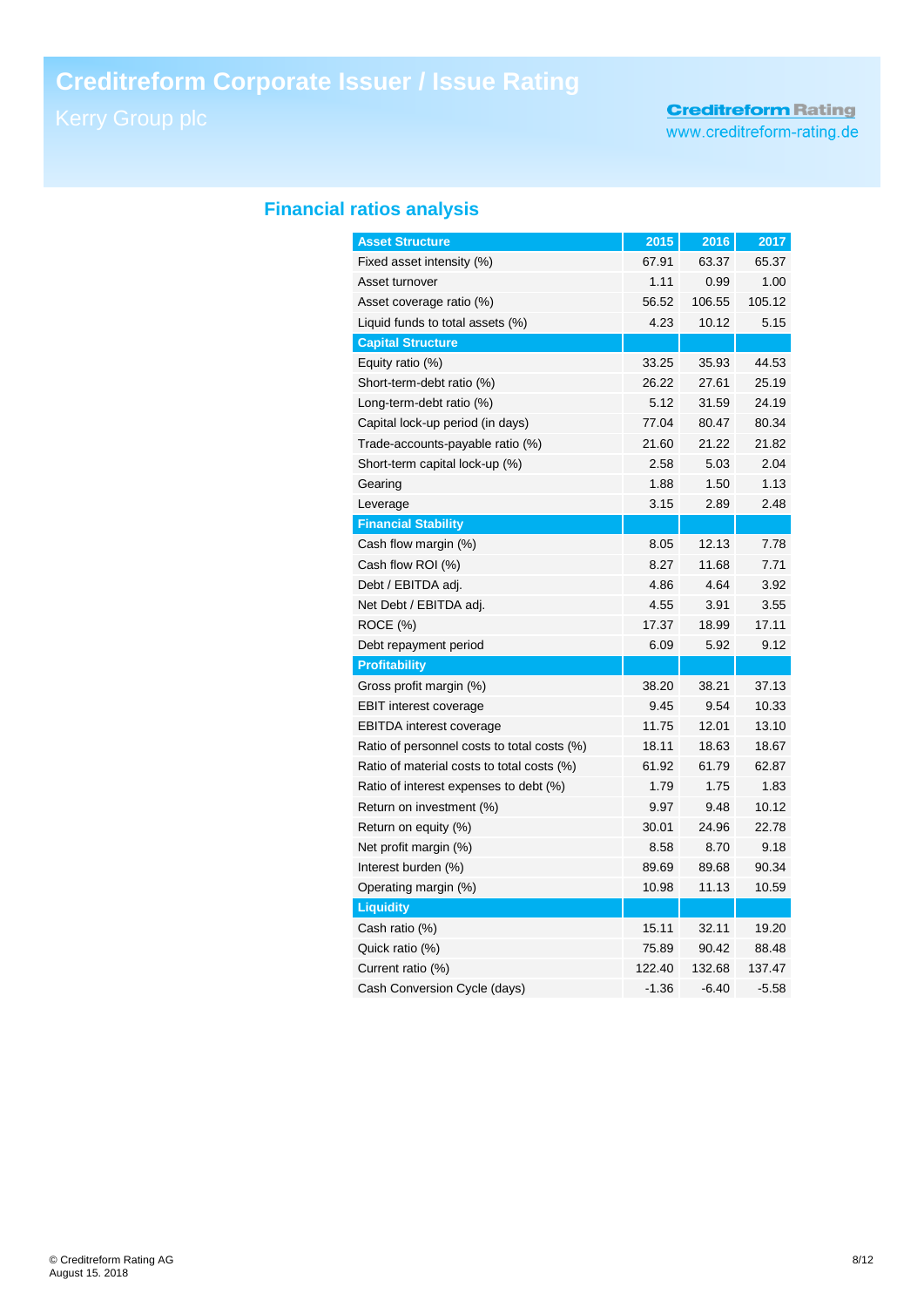# **Appendix**

### **Rating history**

Table 5: Corporate Issuer Rating of Kerry Group plc I Source: CRA

| <b>Event</b>   | <b>Rating date</b> | <b>Publication date</b> | <b>Monitoring period</b> | <b>Result</b> |
|----------------|--------------------|-------------------------|--------------------------|---------------|
| Initial rating | 15.08.2018         | 21.08.2018              | Withdrawal of the rating | BBB+ / stable |
| Monitoring     |                    |                         |                          |               |

Table 6: Corporate Issuer Rating of Kerry Group Financial Services I Source: CRA

| Event.         | <b>Rating date</b> | <b>Publication date</b> | <b>Monitoring period</b> | <b>Result</b> |
|----------------|--------------------|-------------------------|--------------------------|---------------|
| Initial rating | 15.08.2018         | 21.08.2018              | Withdrawal of the rating | BBB+ / stable |
| Monitoring     |                    |                         |                          |               |

Table 7: LT LC senior unsecured issues issued by Kerry Group Financial Services I Source: CRA

| Event          | <b>Rating date</b> | <b>Publication date</b> | <b>Monitoring period</b>      | <b>Result</b> |
|----------------|--------------------|-------------------------|-------------------------------|---------------|
| Initial rating | 15.08.2018         | 21.08.2018              | Withdrawal of the ra-<br>ting | BBB+          |
| Monitoring     |                    |                         |                               |               |

#### **Regulatory requirements**

The present rating is an unsolicited rating. Creditreform Rating AG was not commissioned by the Issuer with the preparation of the rating. The present analysis was prepared on a voluntary basis.

The rating is based on the analysis of published information and on internal evaluation factors. The quantitative analysis is primarily based on the last annual report of the Issuer, the basis prospectuses and on press releases of the company. The information and documents meet the requirements and are in accordance with the published Creditreform Rating AG's rating methodology.

The rating was conducted on the basis of Creditreform Rating´s "Corporate Issue Ratings" methodology and the "Corporate Issuer Rating" methodology. A complete description of Creditreform Rating´s rating methodologies is published on the following internet page: www.creditreform-rating.de.

The documents submitted and information gathered were sufficient to meet the requirements of Creditreform Rating AG's rating methodology. A complete description of Creditreform Rating´s rating methodologies and Creditreform`s basic document "Rating Criteria and Definitions" is published on the following internet page:

[www.creditreform-rating.de/](http://www.creditreform-rating.de/)en/regulatory-requirements/

This rating was carried out by analysts Elena Alexeenco (e.alexeenco@creditreform-rating.de) and Rudger van Mook (r.vanmook@creditreform-rating.de), both located in Neuss, Germany. A management meeting did not take place.

The rating was presented to the rating committee on 15 August 2018. The company examined the rating report prior to publication and was given at least one full working day to appeal the rating committee's decision and to provide additional information. The rating decision was not amended following this examination.

The rating will be monitored until CRA removes the rating and sets it to non-rated (n.r.).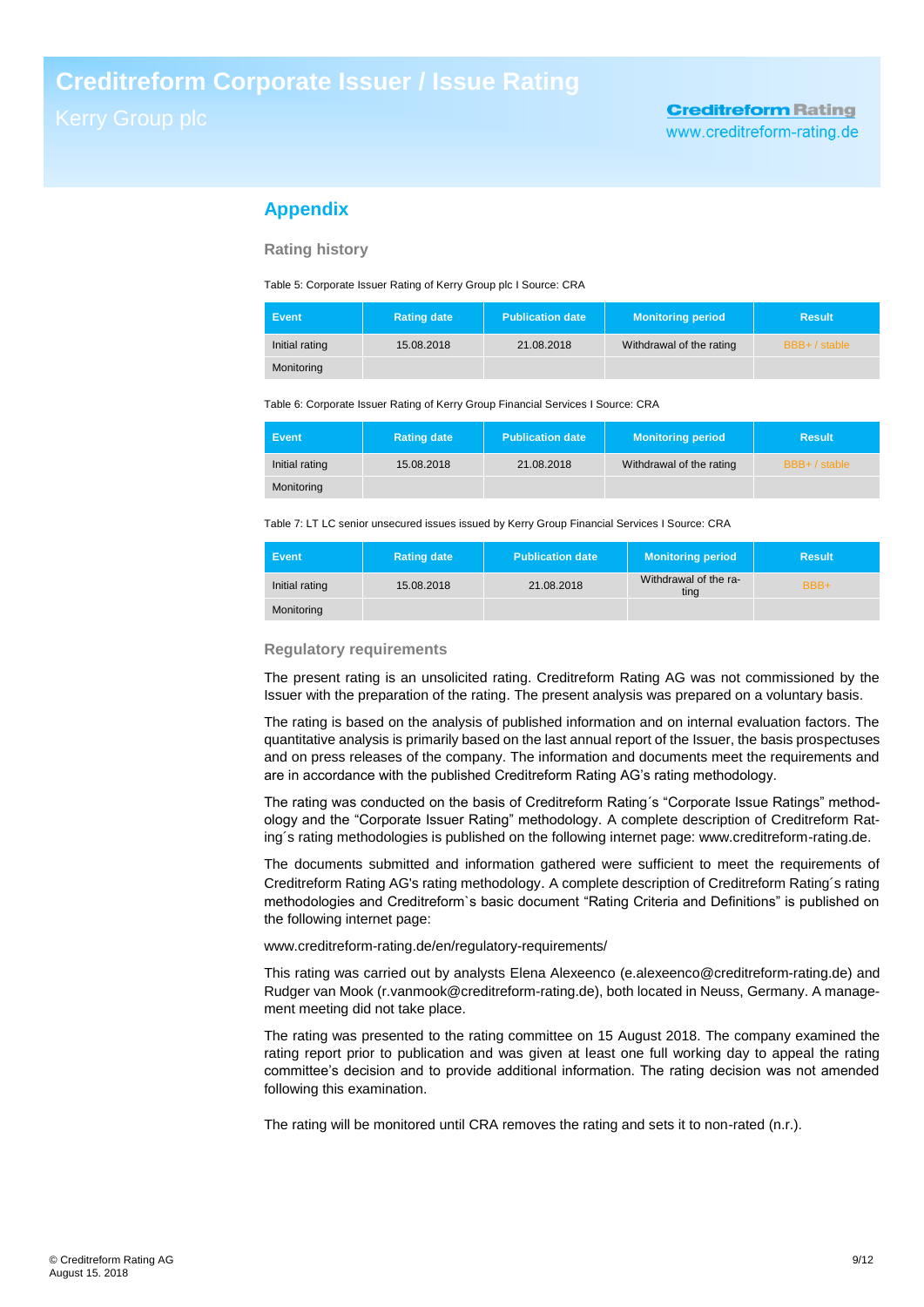In 2011 Creditreform Rating AG was registered within the European Union according to EU Regulation 1060/2009 (CRA-Regulation). Based on the registration Creditreform Rating AG (CRA) is allowed to issue credit ratings within the EU and is bound to comply with the provisions of the CRA-Regulation.

### Please note:

This report exists in an English version only. This is the only binding version.

#### **Conflict of interests**

No conflicts of interest were identified during the rating process that might influence the analyses and judgements of the rating analysts involved or any other natural person whose services are placed at the disposal or under the control of Creditreform Rating AG and who are directly involved in credit rating activities or in approving credit ratings and rating outlooks.

In the event of providing ancillary services to the rated entity, CRA will disclose all ancillary services in the credit rating report.

### **Rules on the presentation of credit ratings and rating outlooks**

The approval of credit ratings and rating outlooks follows our internal policies and procedures. In line with our 'Rating Committee' policy, all credit ratings and rating outlooks are approved by a rating committee based on the principle of unanimity.

To prepare this credit rating, CRA has used following substantially material sources:

### Corporate Issuer rating:

- 1. Annual report
- 2. Website
- 3. Internet research

#### Corporate Issue rating:

- 1. Issuer corporate rating incl. information used for the Issuer corporate rating
- 2. Documents on issues / instruments

There are no other attributes and limitations of the credit rating or rating outlook other than those displayed on the CRA website. Furthermore, CRA considers as satisfactory the quality and extent of information available on the rated entity. With respect to the rated entity, Creditreform Rating AG regarded available historical data as sufficient.

Between the time of disclosure of the credit rating to the rated entity and the public disclosure, no amendments were made to the credit rating.

The 'Basic Data' information card indicates the principal methodology or version of methodology that was used in determining the rating, with a reference to its comprehensive description.

In cases where the credit rating is based on more than one methodology or where reference only to the principal methodology might cause investors to overlook other important aspects of the credit rating, including any significant adjustments and deviations, Creditreform Rating AG explains this fact in the credit rating report and indicates how the different methodologies or other aspects are taken into account in the credit rating. This information is integrated in the credit rating report.

The meaning of each rating category, the definition of default or recovery and any appropriate risk warning, including a sensitivity analysis of the relevant key rating assumptions such as mathematical or correlation assumptions, accompanied by worst-case scenario credit ratings and best-case scenario credit ratings are explained.

The date at which the credit rating was initially released for distribution and the date when it was last updated, including any rating outlooks, is indicated clearly and prominently in the 'Basic Data' card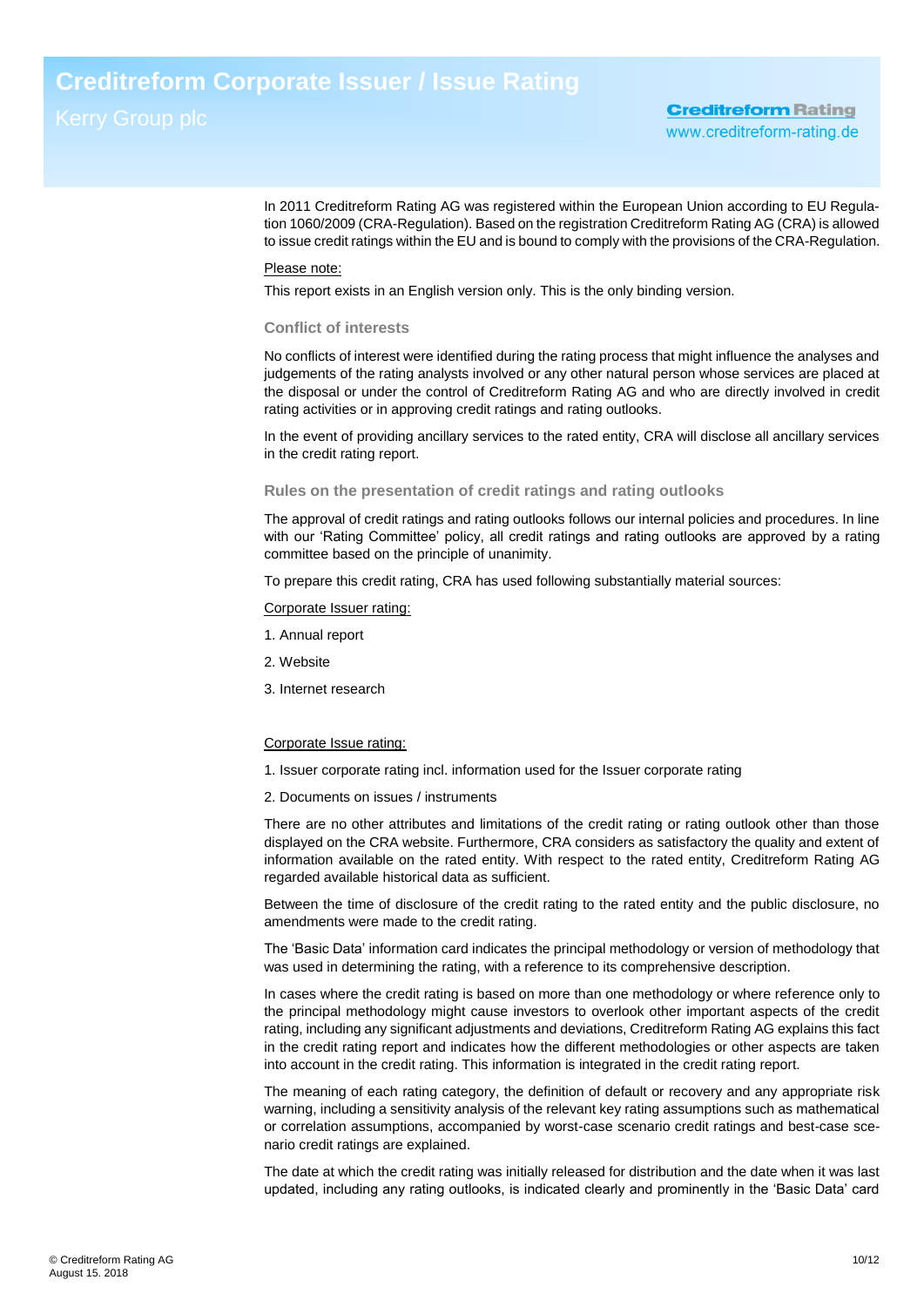as a "rating action"; initial release is indicated as "initial rating", other updates are indicated as an "update", "upgrade" or "downgrade", "not rated", "confirmed", "selective default" or "default".

In the case of a rating outlook, the time horizon is provided during which a change in the credit rating is expected. This information is available within 'Basic Data' information card.

In accordance with Article 11 (2) EU-Regulation (EC) No 1060/2009, a registered or certified credit rating agency shall make available, in a central repository established by ESMA, information on its historical performance data including the rating transition frequency and information about credit ratings issued in the past and on their changes. Requested data are available at the ESMA website: https://cerep.esma.europa.eu/cerep-web/statistics/defaults.xhtml.

An explanatory statement of the meaning of Creditreform`s default rates are available in the credit rating methodologies disclosed on the website.